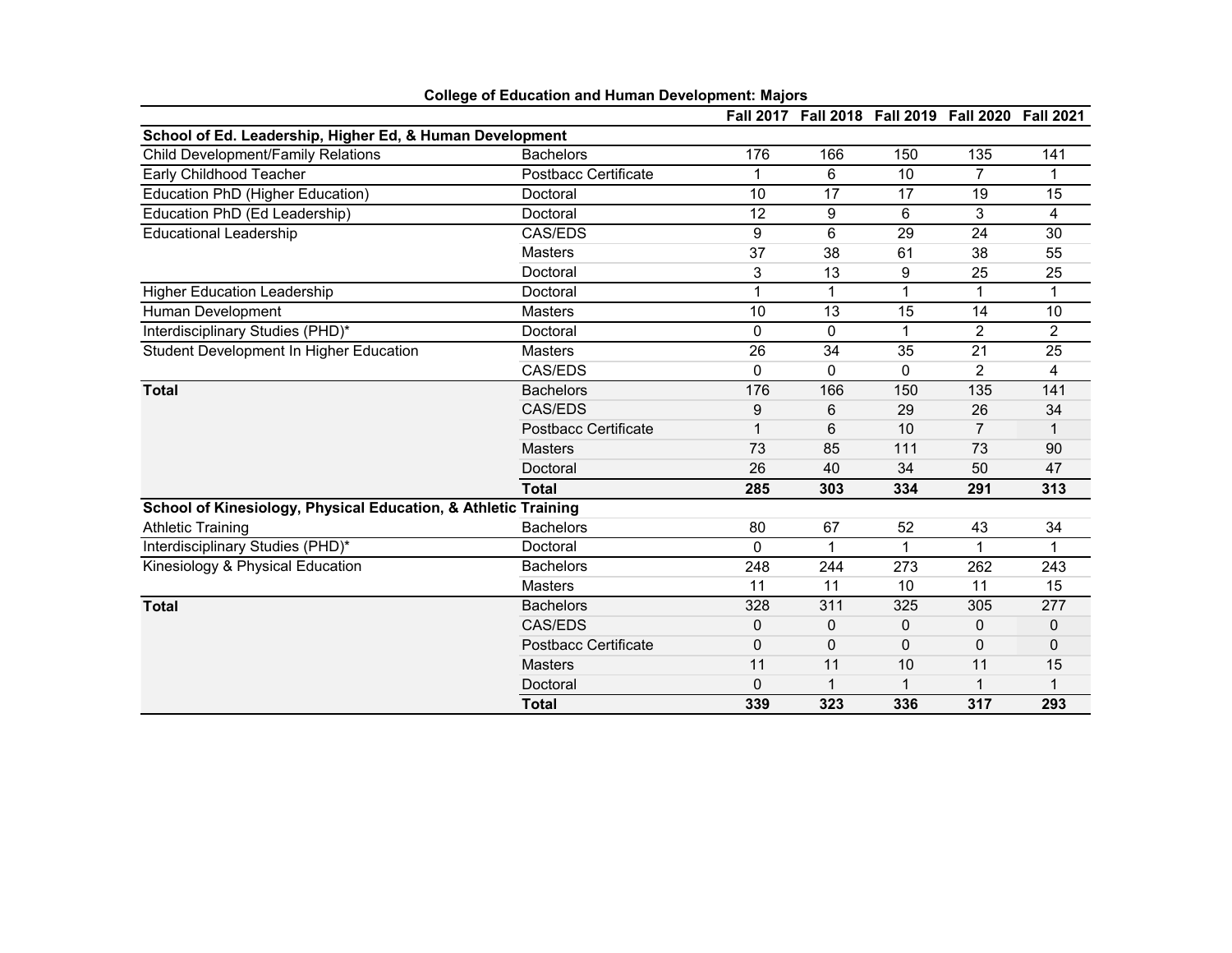|                                                   |                             |                          | Fall 2017 Fall 2018 Fall 2019 Fall 2020 Fall 2021 |                          |                |                         |
|---------------------------------------------------|-----------------------------|--------------------------|---------------------------------------------------|--------------------------|----------------|-------------------------|
| <b>School of Learning &amp; Teaching</b>          |                             |                          |                                                   |                          |                |                         |
| <b>Autism Spectrum Disorders</b>                  | <b>Postbacc Certificate</b> | $\overline{7}$           | 11                                                | 8                        | 8              | 13                      |
| Classroom Technology Integrationist               | Postbacc Certificate        | 11                       | 11                                                | 23                       | 22             | 20                      |
| <b>Computational Thinking for Educators</b>       | <b>Postbacc Certificate</b> | $\overline{\phantom{a}}$ | --                                                | --                       | $\overline{2}$ | 10                      |
| <b>Counselor Education</b>                        | CAS/EDS                     | 3                        | 0                                                 | 0                        | $\mathbf{0}$   | 0                       |
|                                                   | <b>Masters</b>              | 4                        | 0                                                 | 0                        | 0              | $\mathbf 0$             |
| Education PhD (Counselor Education)               | Doctoral                    | $\overline{2}$           | $\mathbf 0$                                       | 0                        | 0              | 0                       |
| <b>Education PhD (Literacy Education)</b>         | Doctoral                    | 9                        | 9                                                 | 6                        | 10             | 11                      |
| Education PhD (Prevention & Intervention Studies) | Doctoral                    | 10                       | 12                                                | 14                       | 11             | 6                       |
| Education PhD (STEM)                              | Doctoral                    | $\overline{c}$           | 4                                                 | 5                        | 4              | 6                       |
| <b>Educational Technology Coordinator</b>         | Postbacc Certificate        | $\Omega$                 | 0                                                 | 0                        | $\Omega$       | $\mathbf{0}$            |
| <b>Elementary Education</b>                       | <b>Bachelors</b>            | 201                      | 192                                               | 197                      | 218            | 217                     |
| Elementary Education (Curric., Assessment and     | CAS/EDS                     | $\overline{2}$           | 1                                                 | 3                        | 3              | 34                      |
| Instruction)                                      | Masters                     | 22                       | 27                                                | 36                       | 43             | 38                      |
| English as a Second Lang Cert.                    | <b>Postbacc Certificate</b> | 0                        | 0                                                 | 0                        | $\mathbf 0$    | 0                       |
| High Leverage Practices to Promote Inclusion      | Postbacc Certificate        | $\mathbf 0$              | 0                                                 | $\overline{c}$           | $\overline{c}$ | 11                      |
| Individualized Program                            | CAS/EDS                     | $\mathbf{1}$             | 4                                                 | $\overline{4}$           | $\overline{2}$ | 4                       |
|                                                   | <b>Masters</b>              | 3                        | 6                                                 | 8                        | 5              | 6                       |
|                                                   | Doctoral                    | 1                        | 1                                                 | 0                        | $\Omega$       | $\Omega$                |
| <b>Instructional Design</b>                       | <b>Postbacc Certificate</b> | $6\phantom{1}$           | 8                                                 | $\overline{7}$           | 13             | $\overline{15}$         |
| Instructional Technology                          | CAS/EDS                     | $\mathbf 0$              | $\overline{2}$                                    | 10                       | 14             | 13                      |
|                                                   | Masters                     | 28                       | 39                                                | 54                       | 48             | 57                      |
| Interdisciplinary Studies (PHD)*                  | Doctoral                    | $\mathbf{1}$             | 0                                                 | 0                        | 0              | $\mathbf 0$             |
| Library & Media Specialist                        | Postbacc Certificate        | $\overline{\phantom{a}}$ | -−                                                | $\overline{\phantom{0}}$ | $\overline{7}$ | 12                      |
| <b>Literacy Education</b>                         | <b>CAS/EDS</b>              | 16                       | 10                                                | $\overline{10}$          | $\overline{9}$ | $\overline{\mathbf{4}}$ |
|                                                   | Doctoral                    | 0                        | 0                                                 | 0                        | $\Omega$       | $\Omega$                |
|                                                   | <b>Masters</b>              | 47                       | 62                                                | 63                       | 53             | 42                      |
| Master of Science in Teaching*                    | Masters                     | 3                        | 3                                                 | $\overline{2}$           | $\mathbf 0$    | 3                       |
| Response to Intervention for Behavior             | Postbacc Certificate        | 11                       | 8                                                 | 17                       | 10             | 15                      |
| <b>Secondary Education</b>                        | <b>Bachelors</b>            | 135                      | 119                                               | 124                      | 125            | 132                     |
|                                                   | Masters                     | 0                        | 6                                                 | 14                       | 12             | 16                      |
| Secondary Education (Curric., Assessment and      | <b>CAS/EDS</b>              | 3                        | $\overline{2}$                                    | 3                        | $\overline{4}$ | $\overline{2}$          |
| Instruction)                                      | <b>Masters</b>              | 20                       | 23                                                | 19                       | 22             | 7                       |
| <b>Science Education</b>                          | <b>Masters</b>              | $\mathbf 0$              | 0                                                 | 0                        | $\mathbf 0$    | $\mathbf 0$             |
| <b>Social Studies Education</b>                   | <b>Masters</b>              | $\mathbf{1}$             | 0                                                 | 0                        | $\mathbf 0$    | 0                       |
| <b>Special Education</b>                          | CAS/EDS                     | 3                        | 4                                                 | 4                        | 5              | 7                       |
|                                                   | Masters                     | 72                       | 97                                                | 90                       | 75             | 93                      |

## **College of Education and Human Development: Majors**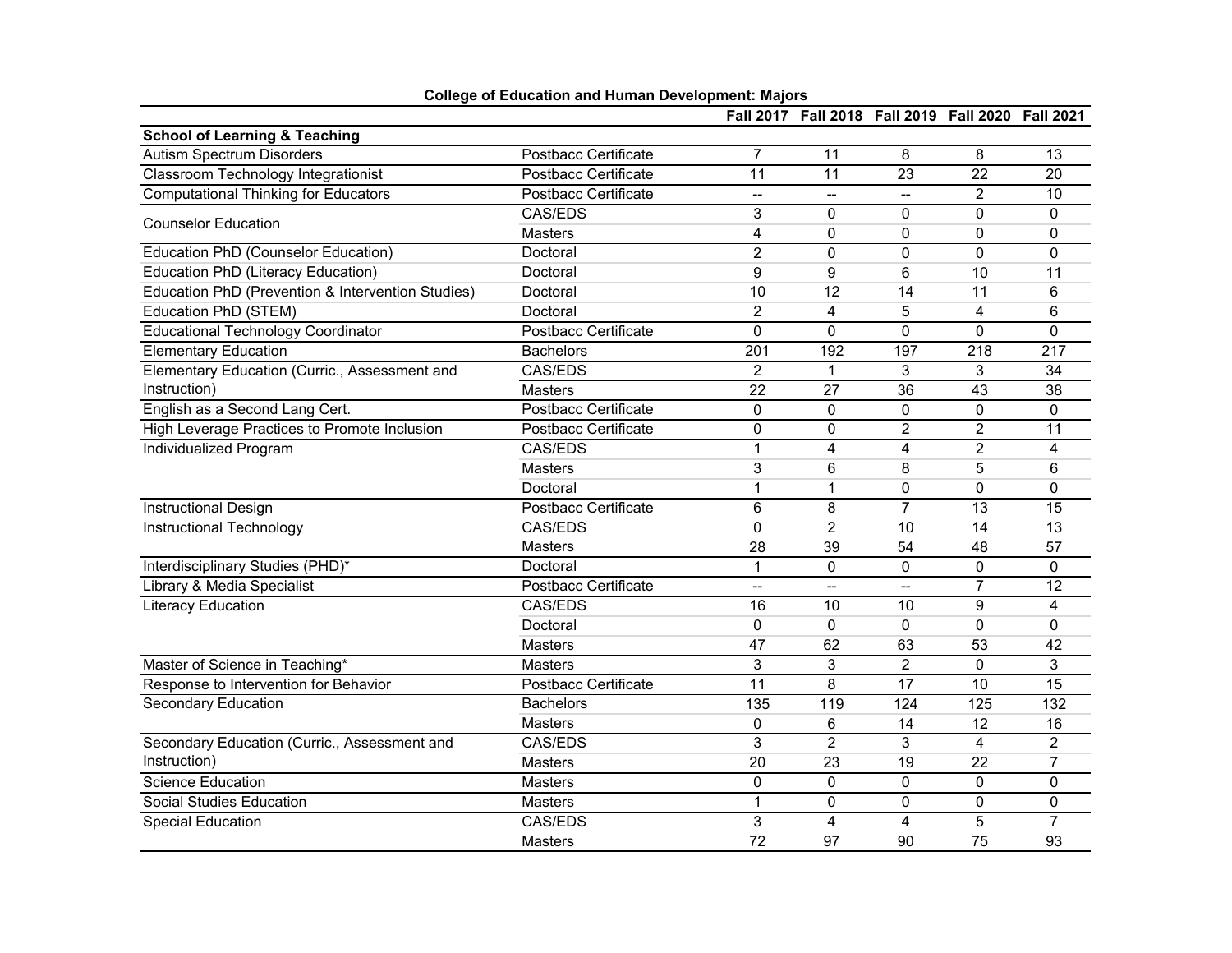|                              |                      | <b>Fall 2017</b>  | Fall 2018 Fall 2019 Fall 2020 Fall 2021 |     |       |     |
|------------------------------|----------------------|-------------------|-----------------------------------------|-----|-------|-----|
| Special Education Leadership | Postbacc Certificate | $\hspace{0.05cm}$ | --                                      | --  | $- -$ |     |
| Try On Leadership            | Postbacc Certificate | $- -$             | $- -$                                   | --  | 16    | 6   |
| <b>Total</b>                 | <b>Bachelors</b>     | 336               | 311                                     | 321 | 343   | 349 |
|                              | CAS/EDS              | 28                | 23                                      | 34  | 37    | 64  |
|                              | Postbacc Certificate | 35                | 38                                      | 57  | 80    | 109 |
|                              | <b>Masters</b>       | 200               | 263                                     | 286 | 258   | 262 |
|                              | Doctoral             | 25                | 26                                      | 25  | 25    | 23  |
|                              | Total                | 624               | 661                                     | 723 | 743   | 807 |

**College of Education and Human Development: Majors**